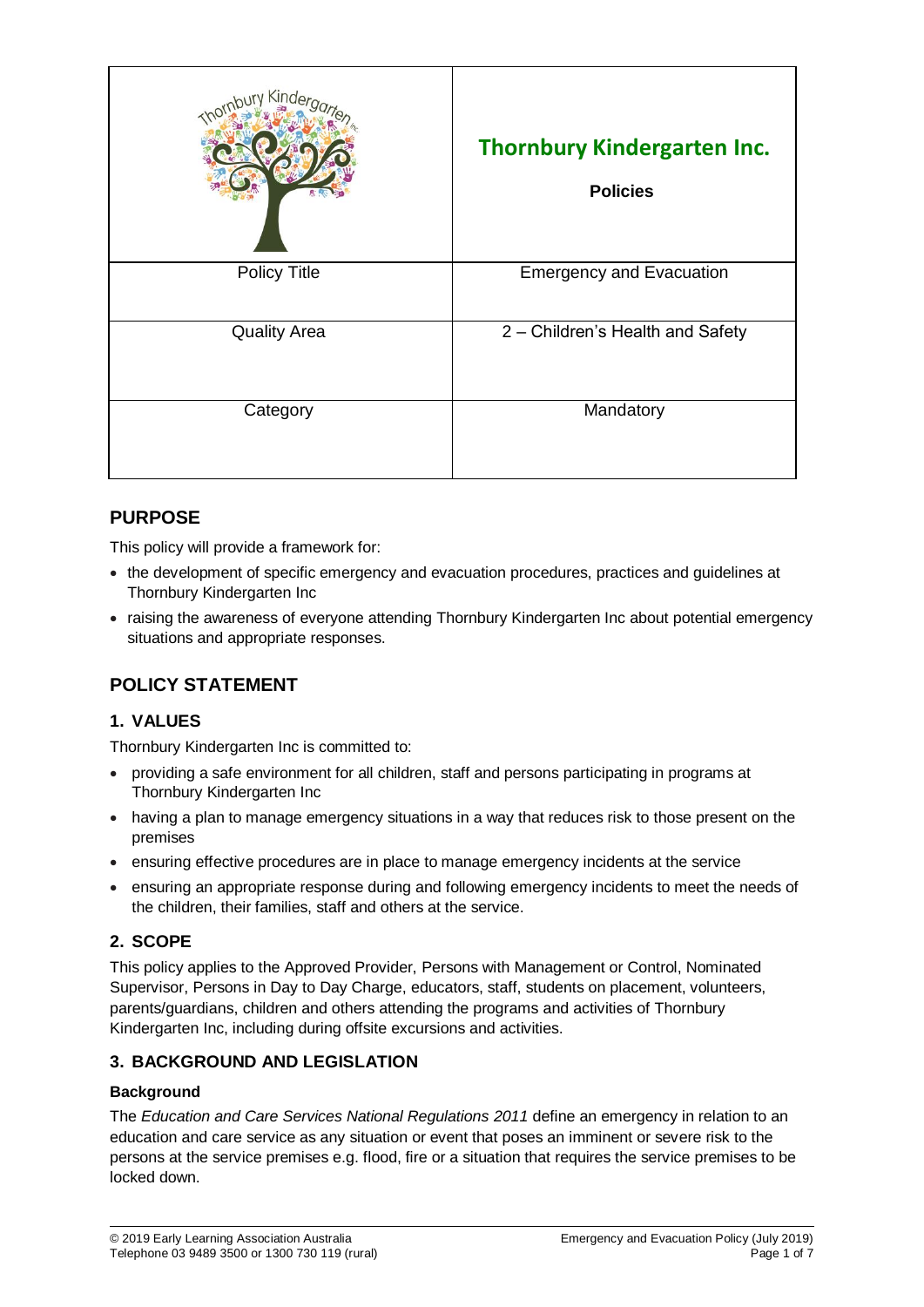Comprehensive emergency management includes prevention, preparedness, response and recovery. Services are required to have policies and procedures in place detailing what needs to be done in an emergency, including an emergency and evacuation floor plan. These policies and procedures must be based on a risk assessment that identifies potential emergencies relevant to the service (Regulation 97).

Early childhood services have a duty of care to all attending the facility including the children, staff, volunteers, students, visitors, and contractors, . It is also a requirement under the *Occupational Health and Safety Act 2004* that employers provide a healthy and safe environment for all persons who access the service's facilities and/or programs.

All services in Victoria are required to have an *Emergency Management Plan* (EMP) as part of their everyday 'best practice' operations. All education and care services listed on the Department of Education and Training (DET)'s Bushfire At-Risk Register are required as a condition of their service approval to submit their EMP to their regional office annually. DET provides *Emergency Management Plan Guidelines* and an *Emergency Management Plan* template to assist services develop and review their EMP (refer to *Sources* below for the link). All services must complete the required sections of the plan and lodge it with the relevant DET regional office. A copy should also be attached to this policy.

#### **Legislation and standards**

Relevant legislation and standards include but are not limited to:

- *Education and Care Services National Law Act 2010*
- *Education and Care Services National Regulations 2011* including Regulations 97, 98, 168(2)(e)
- *National Quality Standard*, including Quality Area 2: Children's Health and Safety
- *Occupational Health and Safety Act 2004*

## **4. DEFINITIONS**

The terms defined in this section relate specifically to this policy. For commonly used terms e.g. Approved Provider, Nominated Supervisor, Regulatory Authority etc. refer to the General Definitions section of the PolicyWorks manual provided in each foyer.

**Attendance record:** Kept by the service to record details of each child attending the service including name, time of arrival and departure, signature of person delivering and collecting the child or of the Nominated Supervisor or educator (Regulation 158).

**Country Fire Authority (CFA):** CFA respond to a variety of fire and emergency incidents. They are also involved in a range of other activities including:

- fire safety building inspections
- delivering community awareness, education and safety programs
- post-incident analysis and fire investigation
- fire prevention planning and land use planning at a municipal level.

**Duty of care:** A common law concept that refers to the responsibilities of a service to provide an adequate level of protection against harm and all reasonable foreseeable risks.

**Emergency:** Includes any situation or event that poses an imminent or severe risk to the persons at the education and care service premises e.g. flood, fire or a situation that requires the service premises to be locked down (National Regulations, page 21).

**Emergency Management Plan (EMP):** A written set of instructions for the service to prepare for and respond to emergencies. A guide to preparing an emergency plan and an *Emergency Management Plan* template are available on the DET website (refer to *Sources* below).

**Hazard:** A source or situation with a potential for harm in terms of human injury or ill health, damage to property, damage to the environment or a combination of these.

**Incident, Injury, Trauma and Illness Record:** Contains details of any incident, injury, trauma or illness that occurs while the child is being educated and cared for by the service. Any incident, injury,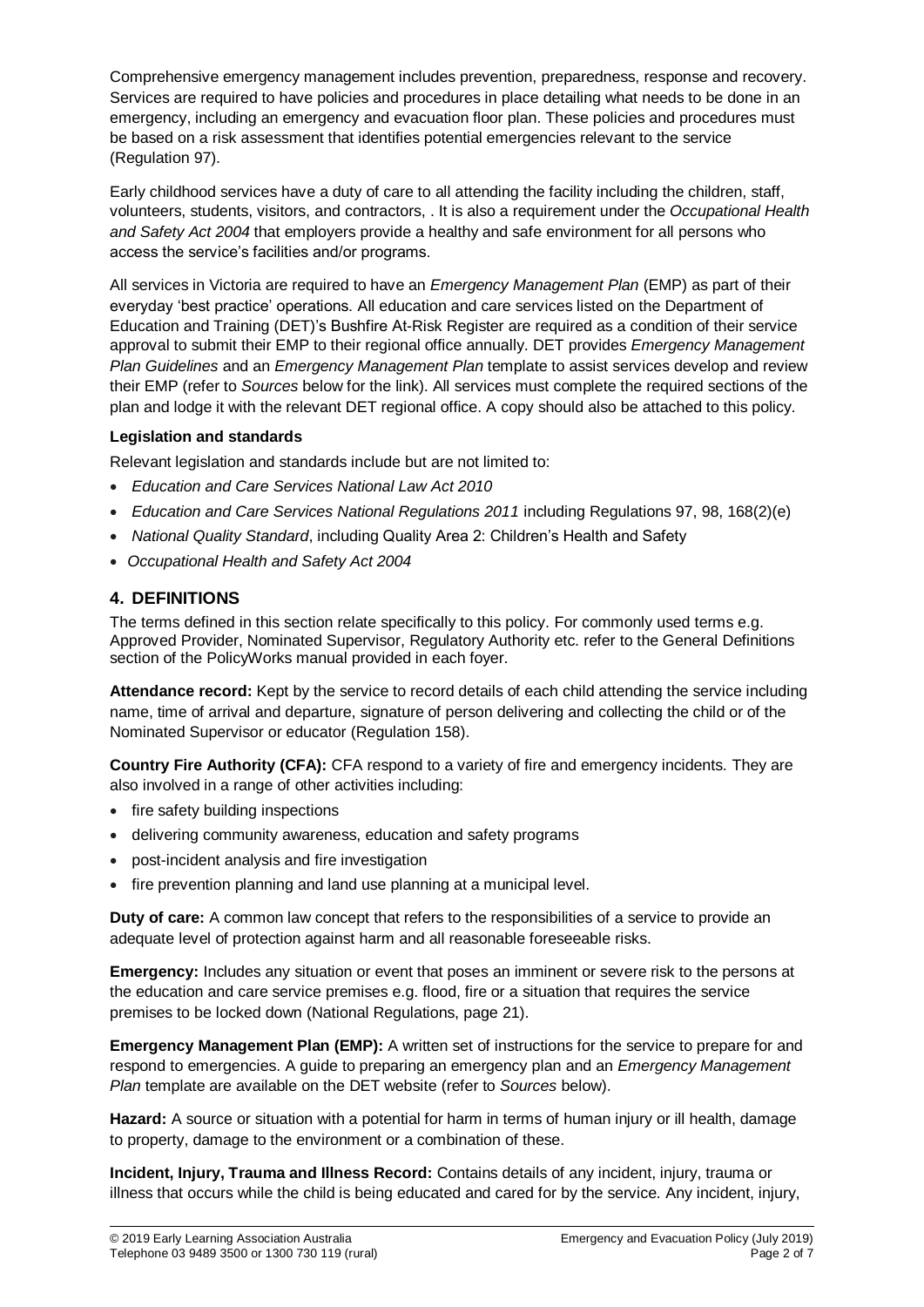trauma or illness must be recorded as soon as is practicable but not later than 24 hours after the occurrence.

These details must be kept for the period of time specified in Regulation 183. A sample *Incident, Injury, Trauma and Illness Record* is available from the ACECQA: [www.acecqa.gov.au](http://www.acecqa.gov.au/) (Search 'Sample forms and templates')

**Planned closure:** services identified as being at high fire risk and on the DET's Bushfire at-Risk Register will close on days determined to have a fire danger rating of Code Red by the Emergency Management Commissioner. Where possible, four to seven days' notice of a planned closure will be provided. Services not on the Department's Bushfire at-Risk Register will remain open, unless directly threatened by fire or another emergency.

**Metropolitan Fire Brigade (MFB):** provide a fire and rescue service and are the first to respond to specific medical emergencies. The MFB aims to reduce the incidence and impact of fire and other emergencies on the community. This is achieved through the delivery of educational strategies that assist the community to become more self-reliant, including:

- fire safety building inspections, and checking fire-fighting equipment
- delivering community awareness, education and safety programs.

**Notifiable incident:** An incident involving workplace health and safety that is required by law to be reported to WorkSafe Victoria. Notification is required for incidents that result in death or serious injury/illness, or dangerous occurrences. For a complete list of incidents that must be reported to WorkSafe Victoria, refer to the *Guide to Incident Notification* on the WorkSafe Victoria website: [www.worksafe.vic.gov.au](http://www.worksafe.vic.gov.au/)

**Risk management:** A structured approach to managing uncertainty related to a threat; a sequence of activities including the identification, assessment and prioritisation of risks followed by co-ordinated and economical application of resources to minimise, monitor and control the probability and/or impact of those risks.

**Serious incident:** A serious incident (regulation 12) is defined as any of the following:

- the death of a child while being educated and cared for at the service or following an incident at the service
- any incident involving serious injury or trauma while the child is being educated and cared for, which
	- a reasonable person would consider required urgent medical attention from a registered medical practitioner; or
	- the child attended or ought reasonably to have attended a hospital e.g. a broken limb\*
- any incident involving serious illness of a child while that child is being educated and cared for by a service for which the child attended, or ought reasonably to have attended, a hospital e.g. severe asthma attack, seizure or anaphylaxis\*
- \*NOTE: In some cases (for example rural and remote locations) a General Practitioner conducts consultation from the hospital site. Only treatment related to serious injury or illness or trauma are required to be notified, not other health matters
- any emergency for which emergency services attended. NOTE: This means an incident, situation or event where there is an imminent or severe risk to the health, safety or wellbeing of a person/s at an education and care service. It does not mean an incident where emergency services attended as a precaution
- a child appears to be missing or cannot be accounted for at the service
- a child appears to have been taken or removed from the service in a manner that contravenes the National Regulations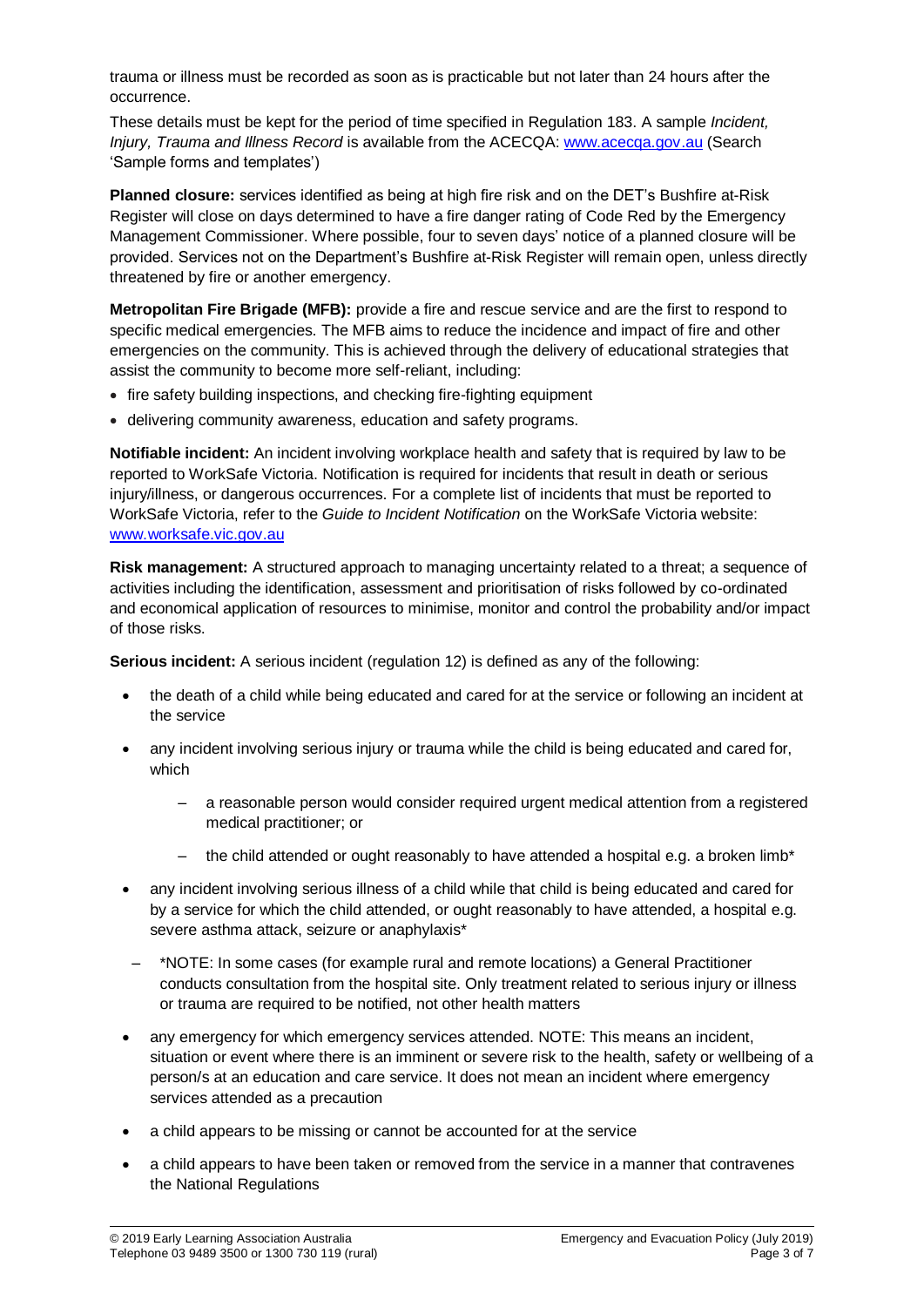a child was mistakenly locked in or out of the service premises or any part of the premises.

Examples of serious incidents include amputation (e.g. removal of fingers), anaphylactic reaction requiring hospitalisation, asthma requiring hospitalisation, broken bone/fractures, bronchiolitis, burns, diarrhoea requiring hospitalisation, epileptic seizures, head injuries, measles, meningococcal infection, sexual assault, witnessing violence or a frightening event.

**State of emergency:** A situation in which the government is granted special powers, by constitutional or legal provision, to deal with a perceived threat to law and order, or public safety.

**WorkSafe Victoria:** The manager of Victoria's workplace safety system. WorkSafe Victoria:

- strives to prevent workplace injuries, illness and fatalities
- provides benefits to injured workers and helps them to return to work
- enforces Victoria's occupational health and safety laws
- provides reasonably priced workplace injury insurance for employers
- provides an emergency response service 24 hours per day.

# **5. SOURCES AND RELATED POLICIES**

### **Sources**

- Australian Standards: Planning for emergencies in facilities (AS 3745–2010) available from [https://infostore.saiglobal.com/en-au/Standards/AS-3745-2010-Amdt-2-2018-](https://infostore.saiglobal.com/en-au/Standards/AS-3745-2010-Amdt-2-2018-122637_SAIG_AS_AS_281639/) [122637\\_SAIG\\_AS\\_AS\\_281639/](https://infostore.saiglobal.com/en-au/Standards/AS-3745-2010-Amdt-2-2018-122637_SAIG_AS_AS_281639/)
- Department of Education and Training, *Guide to Preparing an Emergency Management Plan*: [https://www.education.vic.gov.au/Documents/childhood/providers/support/EmergencyManagement](https://www.education.vic.gov.au/Documents/childhood/providers/support/EmergencyManagementPlan_EarlyChildhood.docx) [Plan\\_EarlyChildhood.docx](https://www.education.vic.gov.au/Documents/childhood/providers/support/EmergencyManagementPlan_EarlyChildhood.docx)
- Department of Education and Training, *Emergency Management Requirements*: [https://www.education.vic.gov.au/childhood/providers/regulation/Pages/emergencymanagementreq](https://www.education.vic.gov.au/childhood/providers/regulation/Pages/emergencymanagementrequirements.aspx) [uirements.aspx](https://www.education.vic.gov.au/childhood/providers/regulation/Pages/emergencymanagementrequirements.aspx)
- Metropolitan Fire Brigade: [www.mfb.vic.gov.au](http://www.mfb.vic.gov.au/)
- Country Fire Authority: [www.cfa.vic.gov.au](http://www.cfa.vic.gov.au/)
- State Emergency Service: [www.ses.vic.gov.au](http://www.ses.vic.gov.au/)
- WorkSafe Victoria: [www.worksafe.vic.gov.au](http://www.worksafe.vic.gov.au/)

## **Service policies**

- *Administration of First Aid Policy*
- *Administration of Medication Policy*
- *Delivery and Collection of Children Policy*
- *Incident, Injury, Trauma and Illness Policy*
- *Occupational Health and Safety Policy*
- *Staffing Policy*
- *Supervision of Children Policy*

# **PROCEDURES**

#### **The Approved Provider and Persons with Management or Control are responsible for:**

- completing the DET *Emergency Management Plan* (refer to *Sources*), lodging this with the relevant DET regional office and attaching a copy to this policy
- conducting a risk assessment to identify potential emergencies that the service may encounter (Regulation 97(2)) (refer to attached *Emergency Management Plan*)
- developing instructions for what must be done in the event of an emergency (Regulation  $97(1)(a)$ ) (refer to attached *Emergency Management Plan*)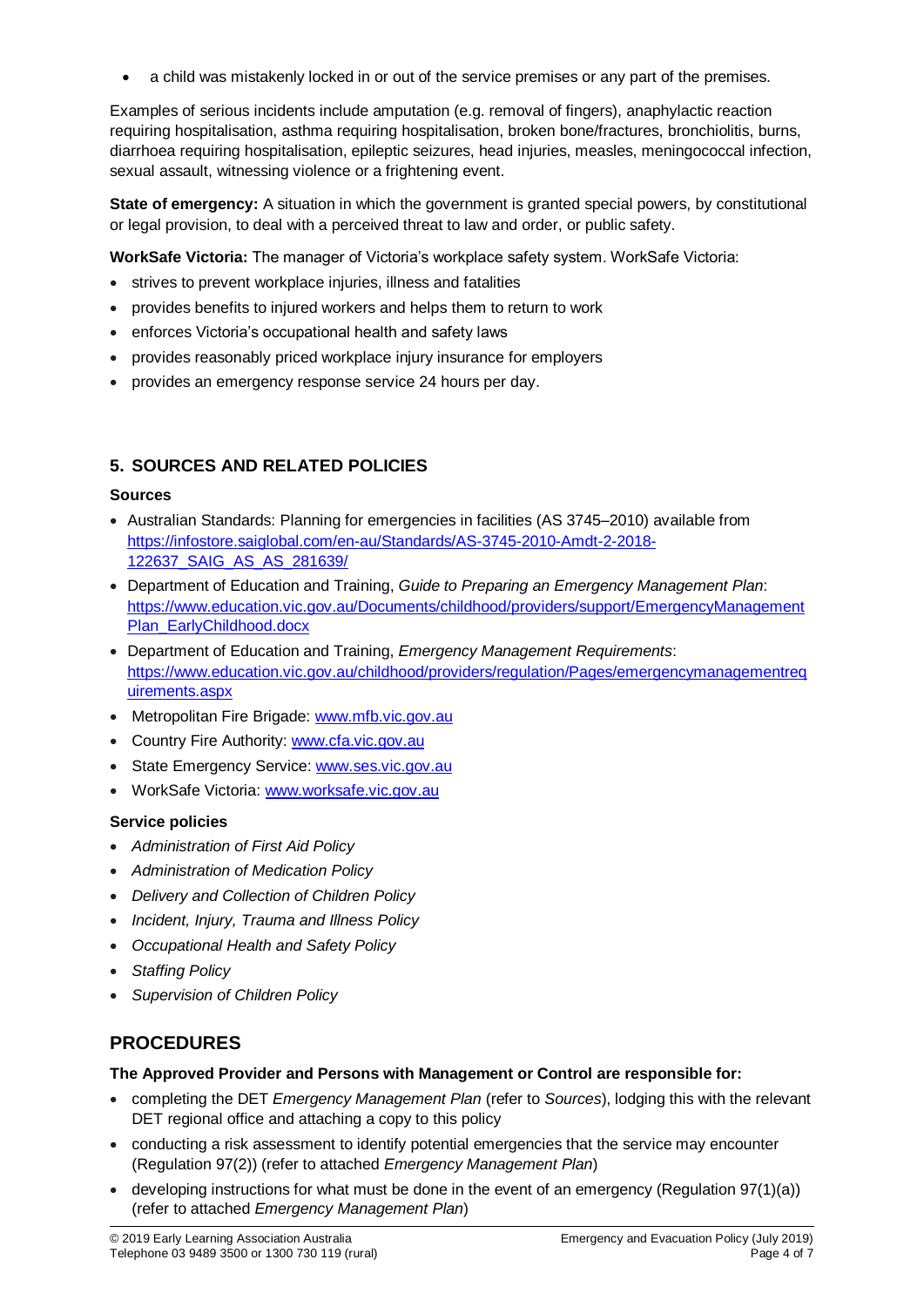- appointing an Incident Management Team (IMT) to oversee safety at the service in the event of an emergency (refer to attached *Emergency Management Plan*)
- $\bullet$  developing an emergency and evacuation floor plan (Regulation 97(1)(b)) (refer to attached *Emergency Management Plan*)
- ensuring that a copy of the emergency and evacuation floor plan and instructions are displayed in a prominent position near each exit at the service premises (Regulation 97(4))
- ensuring that the emergency and evacuation procedures are rehearsed at least once every 3 months by all at the service (Regulation 97(3)(a))
- ensuring that the rehearsals of the emergency and evacuation procedures are documented (Regulation 97(3)(b)) (refer to attached *Emergency Management Plan*)
- ensuring that those working at, or attending the service, have access to a phone for immediate communication with parents/guardians and emergency services (Regulation 98), and that phone numbers of emergency services are displayed
- identifying potential onsite hazards and taking action to manage and minimise risk (refer to attached *Emergency Management Plan*)
- ensuring all infrastructure and service equipment are regularly checked for condition and maintenance, including emergency exit lighting
- ensuring the location of first aid kits, fire extinguishers and other emergency equipment are clearly signposted
- ensuring all emergency equipment is maintained on a regular basis in accordance with requirements specified by regulations, such as the Australian Standards Building Code e.g. fire extinguishers, smoke detectors, evacuation kits, sprinkler systems and alarm or duress systems
- providing a fully-equipped portable first aid kit (refer to *Administration of First Aid Policy*)
- keeping lock-down areas is a state of readiness so they are safe for children, staff and visitors to be used
- developing a regular training schedule for staff to ensure that they are able to deal with emergency situations e.g. first aid, emergency management and OHS training
- regularly reviewing, evaluating and updating emergency management plans, manuals and procedures (at least annually or following an emergency incident)
- developing procedures to debrief staff following emergency incidents
- conducting checks of documentation and practices to ensure all requirements of this policy are being complied with
- notifying DET in writing within 24 hours of a serious incident (refer to *Definitions*)
- completing the *Incident, Injury, Trauma and Illness Record* (refer to *Definitions*) where required
- notifying DET within 7 days of an incident that required the service to be closed, or a circumstance that posed a significant risk to the health, safety or wellbeing of a child attending the service (National Law: Section 174(2)(c); Regulations: 175(2)(b)&(c), 176)
- reporting notifiable incidents (refer to *Definitions*) in the workplace to WorkSafe Victoria
- engaging with the Metropolitan Fire Brigade and/or Country Fire Authority regarding fire safety awareness and training for the service, including demonstrations of fire equipment, basic fire safety, smoke alarm, fire blankets and escape plans
- identifying staff and children requiring additional assistance in the event of an emergency (refer to attached *Emergency Management Plan*)
- ensuring that emergency contact details are provided on each child's enrolment form and that these are kept up to date
- ensuring that an attendance record (refer to *Definitions*) is maintained to account for all children attending the service (Regulation 158)
- keeping a written record of all visitors to the service, including time of arrival and departure
- ensuring all staff, parents/guardians, children, volunteers and students on placement understand the procedures to follow in the event of an emergency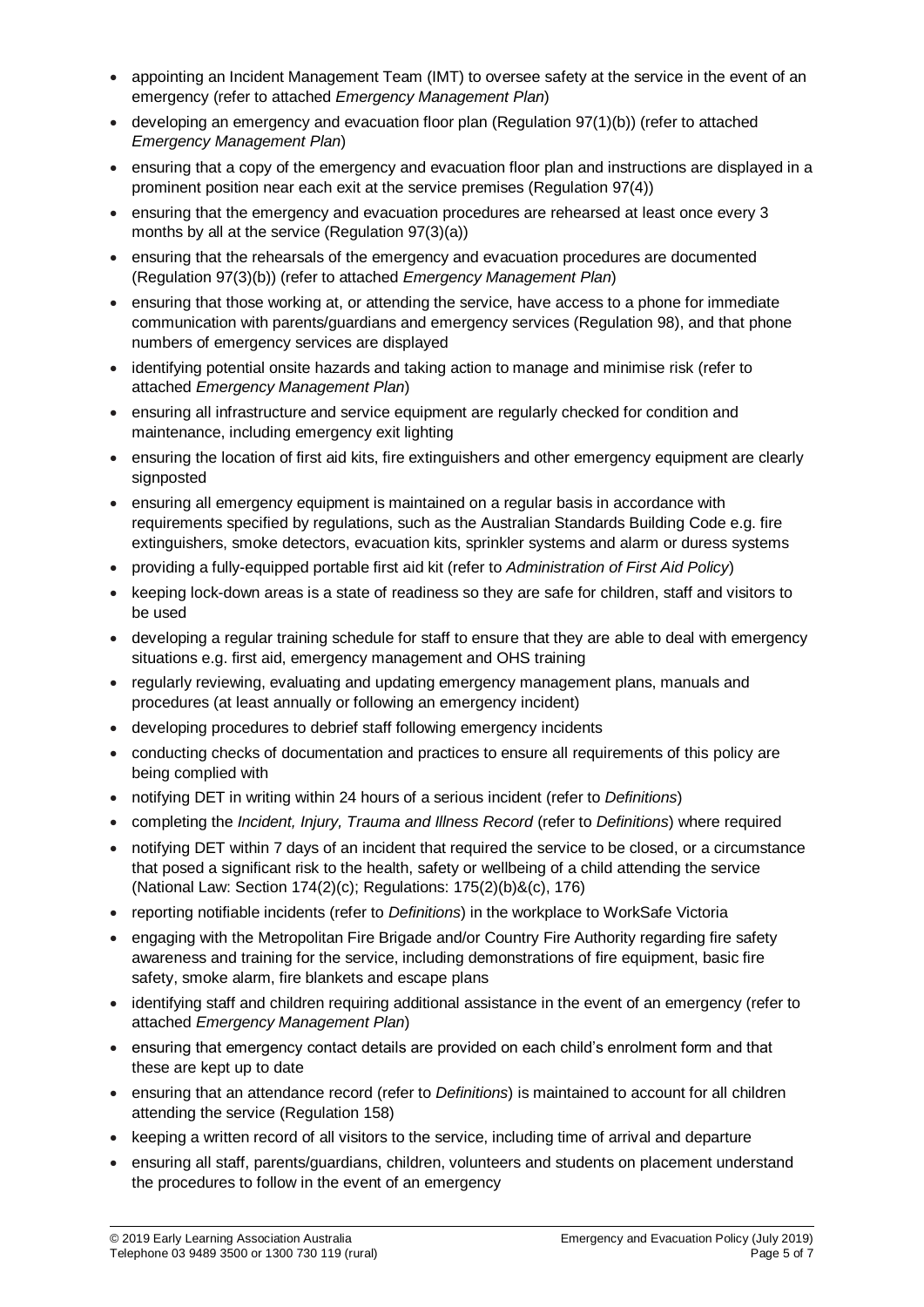- ensuring there are induction procedures in place to inform new staff, including casual or relief staff, of the emergency and evacuation policy and procedures
- ensuring all staff, parents/guardians, children, volunteers, students on placement and others attending the service are accounted for in the event of an evacuation
- developing procedures to deal with loss of critical functions, such as power/water shut off.

#### **The Nominated Supervisor and Persons in Day to Day Charge are responsible for:**

- ensuring that the emergency and evacuation floor plan is displayed in prominent positions and that all parents/guardians, volunteers, contractors, staff and relief staff are briefed and aware of the procedures
- ensuring that children are adequately supervised at all times and protected from hazards and harm (refer to *Supervision of Children Policy*)
- ensuring that the *Emergency Management Plan* (attached) is followed in the event of an emergency
- testing alarms and communication systems regularly, such as on a monthly basis
- keeping lock-down areas is a state of readiness so they are safe for children, staff and visitors to be used
- informing the Approved Provider of any serious or notifiable incidents (refer to *Definitions*) that must be reported to DET or WorkSafe Victoria.

#### **All other educators are responsible for:**

- implementing the procedures and responsibilities in this policy and the service's *Emergency Management Plan* (attached)
- supervising the children in their care and protecting them from hazards and harm (refer to *Supervision of Children Policy*)
- providing support to children before, during and after emergencies
- checking that the attendance record (refer to *Definitions*) is completed at the beginning and end of each session
- keeping lock-down areas is a state of readiness so they are safe for children, staff and visitors to be used
- checking that the emergency evacuation procedure is displayed in prominent positions and that all persons at the service are made aware of these (refer to attached *Emergency Management Plan*)
- rehearsing emergency evacuation procedures with the children at least once every 3 months (or more often, as required) and ensuring that these are documented (refer to attached *Emergency Management Plan*)
- providing feedback regarding the effectiveness of emergency and evacuation procedures to inform policy, procedures and manuals etc.
- completing the *Incident, Injury, Trauma and Illness Record*, as required
- informing the Nominated Supervisor or Persons in Day-to-Day Charge or, in their absence, the Approved Provider or Person with Management and Control, about any serious incidents or notifiable incidents (refer to *Definitions*) at the service
- attending first aid, emergency management and OHS training, as required
- communicating with parents about emergency procedures
- raising children's awareness about potential emergency situations and appropriate responses.

#### **Parents/guardians are responsible for:**

- familiarising themselves with the service's emergency and evacuation policy and procedures and the service's *Emergency Management Plan* (attached)
- ensuring they complete the attendance record (refer to *Definitions*) on delivery and collection of their children (refer to *Delivery and Collection of Children Policy*)
- providing emergency contact details on their child's enrolment form and ensuring that this is kept up to date
- reinforcing the service's emergency and evacuation procedures with their child